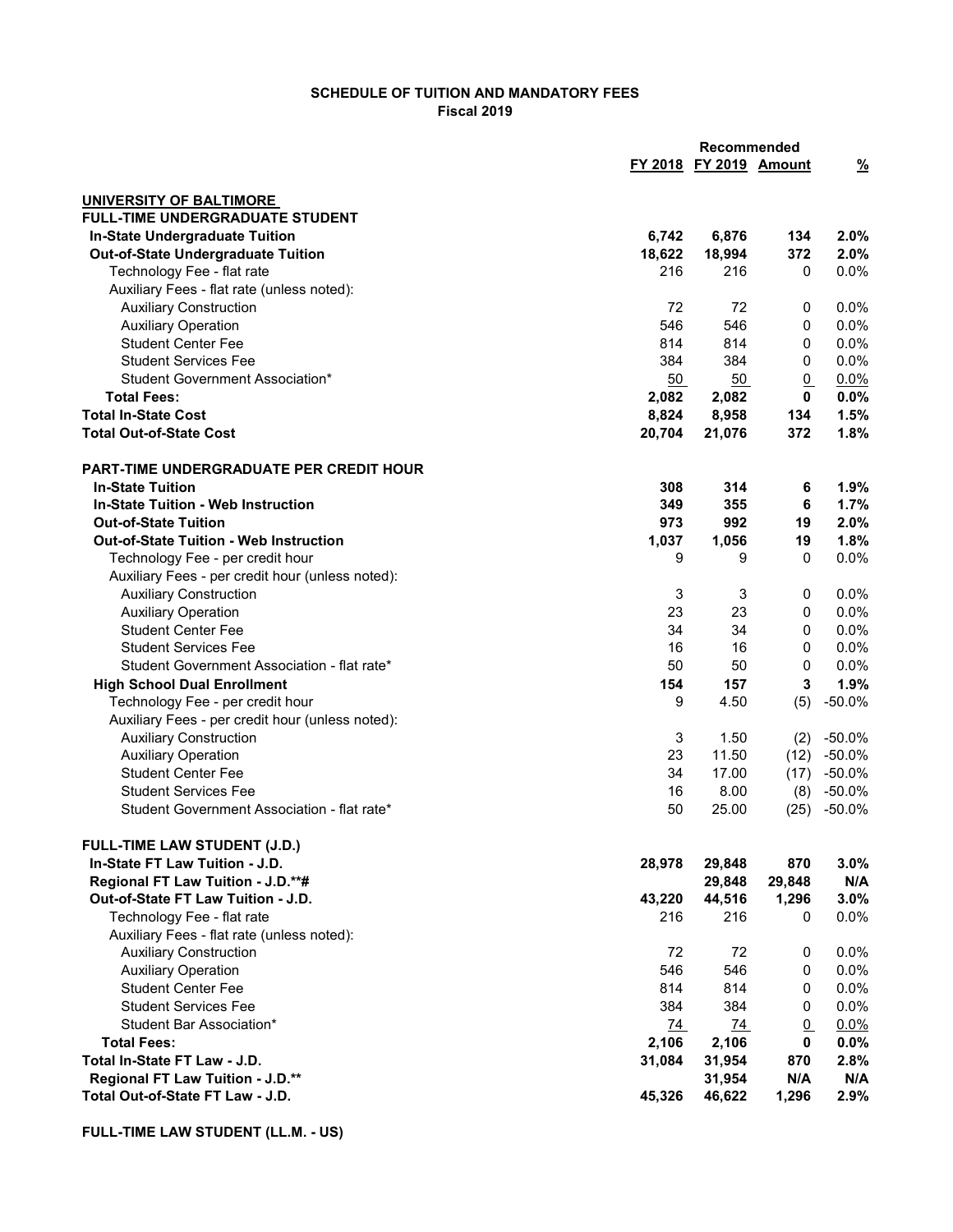| In-State FT Law Tuition - LL.M. - US                                            | 19,990           | 20,390     | 400             | 2.0%            |
|---------------------------------------------------------------------------------|------------------|------------|-----------------|-----------------|
| Out-of-State FT Law Tuition - LL.M. - US                                        | 19,990           | 20,390     | 400             | 2.0%            |
| Technology Fee - flat rate                                                      | 216              | 216        | 0               | 0.0%            |
| Auxiliary Fees - flat rate (unless noted):                                      |                  |            |                 |                 |
| <b>Auxiliary Construction</b><br><b>Auxiliary Operation</b>                     | 72<br>546        | 72<br>546  | 0<br>0          | 0.0%<br>$0.0\%$ |
| <b>Student Center Fee</b>                                                       | 814              | 814        | 0               | 0.0%            |
| <b>Student Services Fee</b>                                                     | 384              | 384        | 0               | 0.0%            |
| Student Bar Association*                                                        | $\underline{74}$ | 74         | $\underline{0}$ | 0.0%            |
| <b>Total Fees:</b>                                                              | 2,106            | 2,106      | $\mathbf 0$     | 0.0%            |
| Total In-State FT Law - LL.M. - US                                              | 22,096           | 22,496     | 400             | 1.8%            |
| Total Out-of-State FT Law - LL.M. - US                                          | 22,096           | 22,496     | 400             | 1.8%            |
|                                                                                 |                  |            |                 |                 |
| <b>PART-TIME LAW PER CREDIT HOUR</b>                                            |                  |            |                 |                 |
| <b>J.D. In-State Tuition</b>                                                    | 1,200            | 1,236      | 36              | 3.0%            |
| J.D. Regional Tuition**#                                                        |                  | 1,236      | 1,236           | N/A             |
| J.D. Out-of-State Tuition                                                       | 1,690            | 1,741      | 51              | 3.0%            |
| LL.M. US In-State Tuition                                                       | 673              | 686        | 13              | 1.9%            |
| LL.M. US Out-of-State Tuition                                                   | 673              | 686        | 13              | 1.9%            |
| LL.M. Tax In-State/Masters Tax In-State Tuition                                 | 979              | 999        | 20              | 2.0%            |
| LL.M. Tax Out-of-State/Masters Tax Out-of-State Tuition                         | 979              | 999        | 20              | 2.0%            |
| Technology Fee - per credit hour                                                | 9                | 9          | $\mathbf 0$     | 0.0%            |
| Auxiliary Fees - per credit hour (unless noted):                                |                  |            |                 |                 |
| <b>Auxiliary Construction</b>                                                   | 3                | 3          | 0               | 0.0%            |
| <b>Auxiliary Operation</b>                                                      | 23               | 23         | 0               | 0.0%            |
| <b>Student Center Fee</b>                                                       | 34               | 34         | 0               | 0.0%            |
| <b>Student Services Fee</b>                                                     | 16               | 16         | 0               | 0.0%            |
| Student Bar Association - flat rate (LL.M. students only)*                      | 74               | 74         | 0               | 0.0%            |
| Student Government Association - flat rate (Masters Tax only)*                  | 50               | 50         | 0               | 0.0%            |
| PART-TIME GRADUATE PER CREDIT HOUR                                              |                  |            |                 |                 |
| In-State Tuition (MBA - in person and on-line instruction)                      | 824              | 840        | 16              | 1.9%            |
| Regional Tuition (MBA - in person and on-line instruction)                      | 824              | 840        | 16              | 1.9%            |
| Out-of-State Tuition (MBA - on-line instruction)                                | 824              | 840        | 16              | 1.9%            |
| Out-of-State Tuition (MBA - in person instruction                               | 1,149            | 1,172      | 23              | 2.0%            |
| Technology Fee - per credit hour                                                | 9                | 9          | 0               | 0.0%            |
| Auxiliary Fees - per credit hour (unless noted):                                |                  |            |                 |                 |
| <b>Auxiliary Construction</b>                                                   | 3                | 3          | 0               | 0.0%            |
| <b>Auxiliary Operation</b>                                                      | 23               | 23         | 0               | 0.0%            |
| <b>Student Center Fee</b>                                                       | 34               | 34         | 0               | 0.0%            |
| <b>Student Services Fee</b>                                                     | 16               | 16         | 0               | $0.0\%$         |
| Student Government Association - flat rate*                                     | 50               | 50         | 0               | 0.0%            |
|                                                                                 |                  |            |                 |                 |
| PART-TIME GRADUATE PER CREDIT HOUR                                              |                  |            |                 |                 |
| <b>Business - other than MBA and MS in Taxation:</b><br><b>In-State Tuition</b> |                  |            |                 |                 |
| <b>In-State Tuition - Web Instruction</b>                                       | 785<br>835       | 801<br>801 | 16              | 2.0%<br>$-4.1%$ |
|                                                                                 | 785              | 801        | (34)<br>16      | 2.0%            |
| <b>Regional Tuition**</b><br>Out-of-State Tuition - OnLine MS Accounting#       | 0                | 801        |                 |                 |
| Regional Tuition - Web instruction**                                            | 835              | 801        | (34)            | $-4.1%$         |
| <b>Out-of-State Tuition</b>                                                     | 1,084            | 1,106      | 22              | 2.0%            |
| <b>Out-of-State Tuition - Web Instruction</b>                                   | 1,134            | 1,106      | (28)            | $-2.5%$         |
| Technology Fee - per credit hour                                                | 9                | 9          | 0               | 0.0%            |
| Auxiliary Fees - per credit hour (unless noted):                                |                  |            |                 |                 |
| <b>Auxiliary Construction</b>                                                   | 3                | 3          | 0               | 0.0%            |
| <b>Auxiliary Operation</b>                                                      | 23               | 23         | 0               | 0.0%            |
| <b>Student Center Fee</b>                                                       | 34               | 34         | $\mathbf 0$     | 0.0%            |
| <b>Student Services Fee</b>                                                     | 16               | 16         | 0               | 0.0%            |
| Student Government Association - flat rate*                                     | 50               | 50         | 0               | 0.0%            |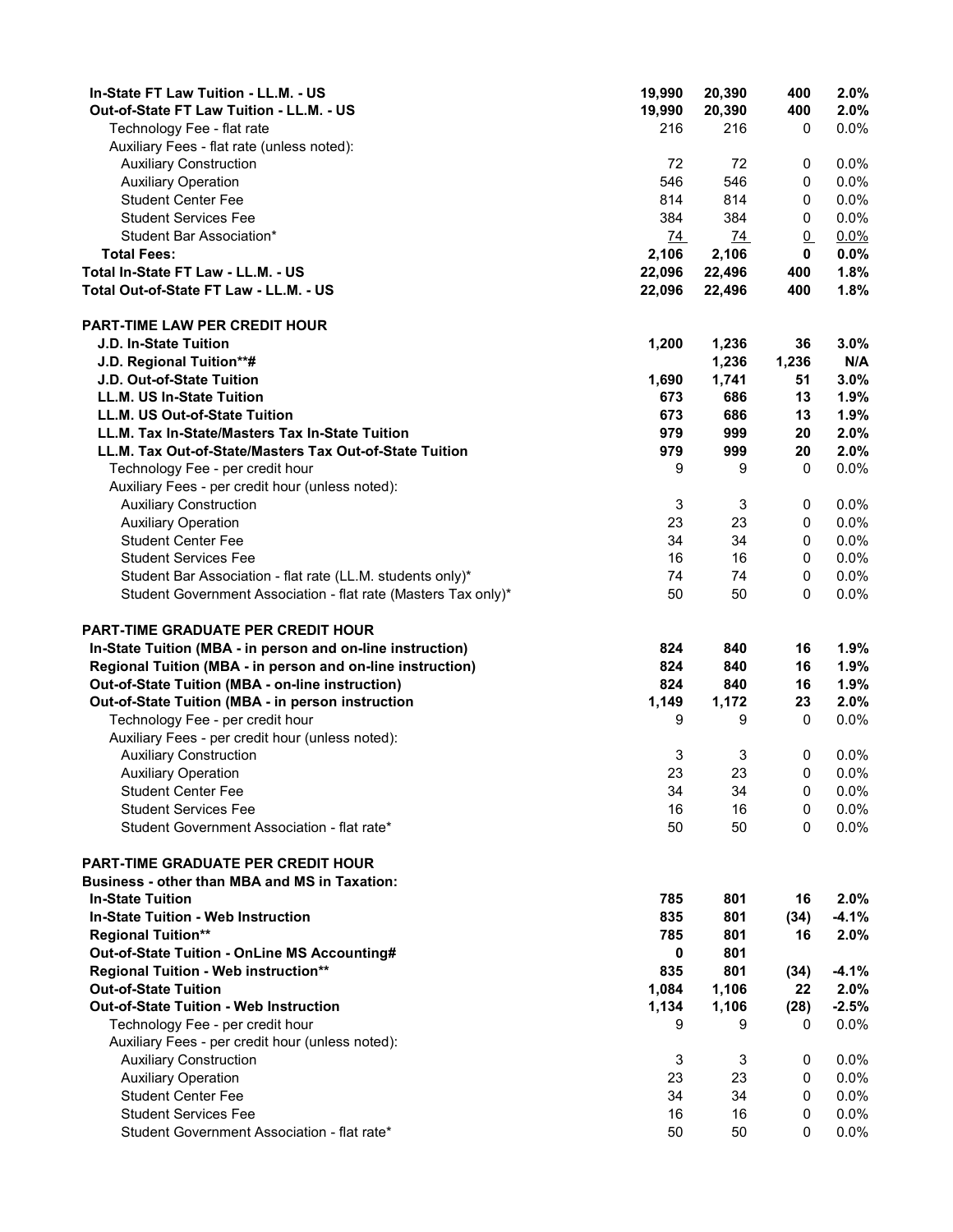| <b>PART-TIME GRADUATE PER CREDIT HOUR - Arts &amp; Sciences</b>                  |       |       |              |          |
|----------------------------------------------------------------------------------|-------|-------|--------------|----------|
| <b>In-State Tuition</b>                                                          | 730   | 750   | 20           | 2.7%     |
| <b>In-State Tuition - Web Instruction</b>                                        | 840   | 750   | (90)         | $-10.7%$ |
| Out-of-State Tuition: MS Interaction Design & Information Architecture - on-line | 840   | 750   | (90)         | $-10.7%$ |
| <b>Regional Tuition**</b>                                                        | 730   | 750   | 20           | 2.7%     |
| Regional Tuition - Web Instruction**                                             | 840   | 750   | (90)         | $-10.7%$ |
| Out-of-State Tuition (Other than IDIA on-line)                                   | 1,091 | 1,100 | 9            | 0.8%     |
| Out-of-State Tuition - Web Instruction (Other than IDIA on-line)                 | 1,194 | 1,100 | (94)         | $-7.9%$  |
| Technology Fee - per credit hour                                                 | 9     | 9     | 0            | 0.0%     |
| Auxiliary Fees - per credit hour (unless noted):                                 |       |       |              |          |
| <b>Auxiliary Construction</b>                                                    | 3     | 3     | 0            | 0.0%     |
| <b>Auxiliary Operation</b>                                                       | 23    | 23    | 0            | $0.0\%$  |
| <b>Student Center Fee</b>                                                        | 34    | 34    | $\mathbf 0$  | 0.0%     |
| <b>Student Services Fee</b>                                                      | 16    | 16    | $\mathbf 0$  | 0.0%     |
| Student Government Association - flat rate*                                      | 50    | 50    | $\mathbf{0}$ | $0.0\%$  |
| <b>PART-TIME GRADUATE PER CREDIT HOUR - Public Affairs</b>                       |       |       |              |          |
| <b>In-State Tuition</b>                                                          | 752   | 760   | 8            | 1.1%     |
| <b>In-State Tuition - Web Instruction</b>                                        | 862   | 870   | 8            | 0.9%     |
| Out-of-State Tuition: Masters Public Administration - on-line                    | 862   | 870   | 8            | 0.9%     |
| <b>Regional Tuition**</b>                                                        | 752   | 760   | 8            | 1.1%     |
| Regional Tuition - Web Instruction**                                             | 862   | 870   | 8            | 0.9%     |
| Out-of-State Tuition (Other than MPA on-line)                                    | 1,091 | 1,102 | 11           | 1.0%     |
| Out-of-State Tuition - Web Instruction (Other than MPA on-line)                  | 1,194 | 1,205 | 11           | 0.9%     |
| Technology Fee - per credit hour                                                 | 9     | 9     | $\mathbf 0$  | 0.0%     |
| Auxiliary Fees - per credit hour (unless noted):                                 |       |       |              |          |
| <b>Auxiliary Construction</b>                                                    | 3     | 3     | 0            | $0.0\%$  |
| <b>Auxiliary Operation</b>                                                       | 23    | 23    | 0            | $0.0\%$  |
| <b>Student Center Fee</b>                                                        | 34    | 34    | 0            | 0.0%     |
| <b>Student Services Fee</b>                                                      | 16    | 16    | 0            | 0.0%     |
| Student Government Association - flat rate*                                      | 50    | 50    | 0            | 0.0%     |
| DOCTORAL PER CREDIT HOUR (800+ level only)                                       |       |       |              |          |
| In-State Tuition (Arts & Sciences)                                               | 932   | 951   | 19           | 2.0%     |
| <b>Out-of-State Tuition (Arts &amp; Sciences)</b>                                | 1,582 | 1,614 | 32           | 2.0%     |
| Technology Fee - per credit hour                                                 | 9     | 9     | 0            | $0.0\%$  |
| Auxiliary Fees - per credit hour (unless noted):                                 |       |       |              |          |
| <b>Auxiliary Construction</b>                                                    | 3     | 3     | $\mathbf 0$  | 0.0%     |
| <b>Auxiliary Operation</b>                                                       | 23    | 23    | 0            | 0.0%     |
| <b>Student Center Fee</b>                                                        | 34    | 34    | 0            | 0.0%     |
| <b>Student Services Fee</b>                                                      | 16    | 16    | 0            | 0.0%     |
| Student Government Association - flat rate*                                      | 50    | 50    | 0            | 0.0%     |
| DOCTORAL PER CREDIT HOUR (800+ level only)                                       |       |       |              |          |
| <b>In-State Tuition (Public Affairs)</b>                                         | 960   | 979   | 19           | 2.0%     |
| <b>Out-of-State Tuition (Public Affairs)</b>                                     | 1,582 | 1,614 | 32           | 2.0%     |
| Technology Fee - per credit hour                                                 | 9     | 9     | $\mathbf 0$  | 0.0%     |
| Auxiliary Fees - per credit hour (unless noted):                                 |       |       |              |          |
| <b>Auxiliary Construction</b>                                                    | 3     | 3     | 0            | 0.0%     |
| <b>Auxiliary Operation</b>                                                       | 23    | 23    | 0            | 0.0%     |
| <b>Student Center Fee</b>                                                        | 34    | 34    | 0            | $0.0\%$  |
| <b>Student Services Fee</b>                                                      | 16    | 16    | 0            | 0.0%     |
| Student Government Association - flat rate*                                      | 50    | 50    | 0            | 0.0%     |

\*Full year rate is shown. Half of the amount will be charged per semester.

\*\*Includes residents of the District of Columbia, Northern Virginia (counties of Arlington, Clarke, Culpeper, Fairfax, Fauquier, Loudon,